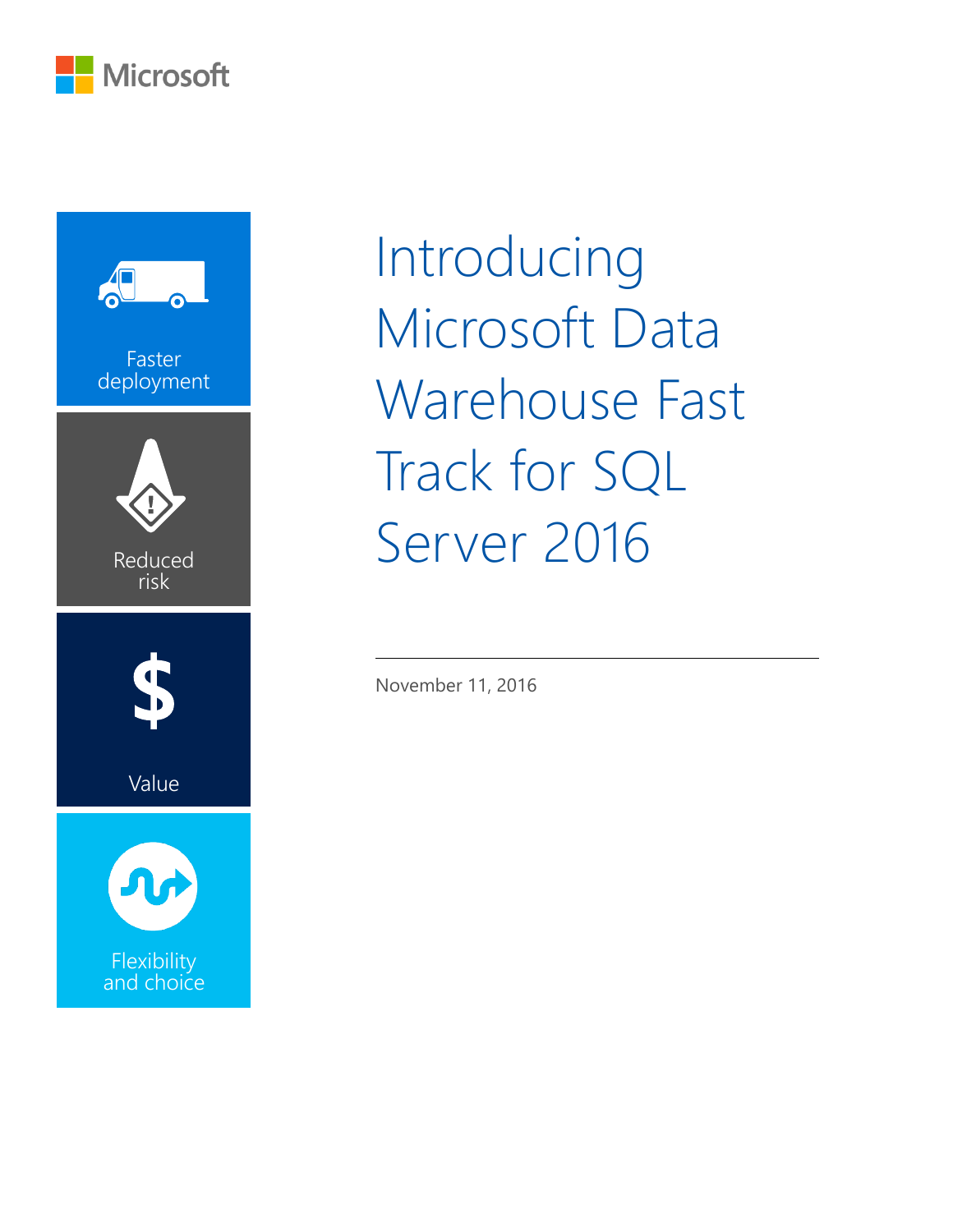# **Contents**

- 1. [SQL Server 2016: The Microsoft Data Warehouse Platform Is](#page-2-0)  [Built in](#page-2-0)
- 2. SQL [Server 2016: Everything Built in](#page-3-0)
- 4. [The Microsoft Big Data and Data Warehousing Portfolio](#page-5-0)
- 5. [Options for On-premises Solutions](#page-6-0)
- 6. [Data Warehouse Fast Track Program](#page-7-0)
- 7. [Data Warehouse Fast Track Advantages](#page-8-0)
- 9. [Improved Hardware and Storage Options for](#page-10-0)  [SQL Server 2016](#page-10-0)
- 10. [In-memory Performance Improvements](#page-11-0)
- 11. [Fast Track Evaluation Process](#page-12-0)
- 12. [Appendix A: SQL Server 2016, Most Secure Server Ever](#page-13-0)
- 14. [Appendix B: Make Smarter Decisions Faster: In-memory](#page-15-0)  [Built in](#page-15-0)
- 15. [Appendix C: Resource Changes for Data Warehouse Fast](#page-16-0)  [Track, SQL Server 2014 to 2016](#page-16-0)
- 15. [Appendix D: Accelerating Large-scale Business Analytics](#page-16-0)  [Using a 100TB Dataset Powered by](#page-16-0) the Intel® Xeon® [Processor E7 Family and Microsoft SQL Server 2016](#page-16-0)
- 16. Appendix E: What's New A[bout SQL Server 2016](#page-17-0)  [Columnstore Technology?](#page-17-0)

© 2016 Microsoft Corporation. All rights reserved. This document is for informational purposes only. Microsoft makes no warranties express or implied, with respect to the information presented here.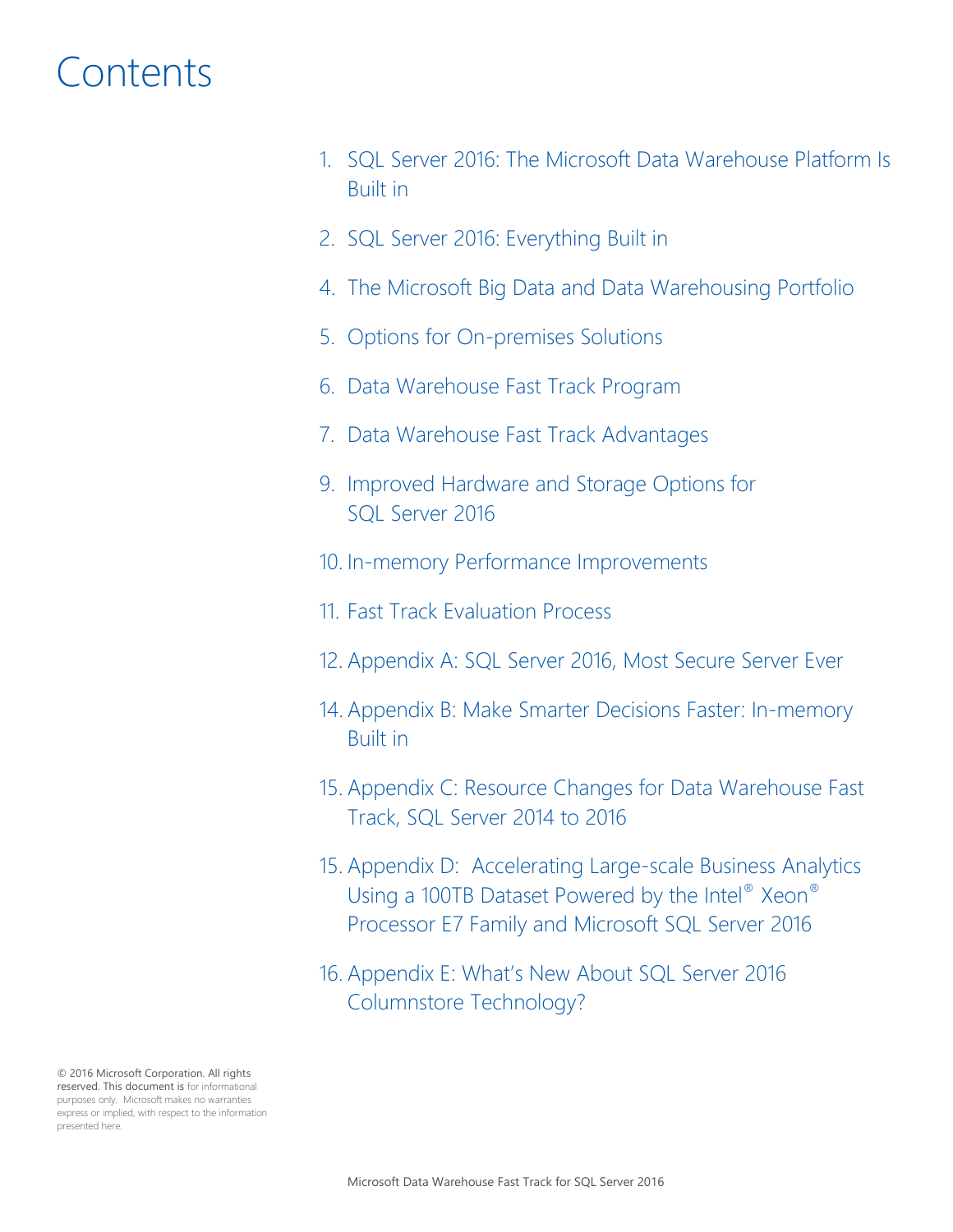<span id="page-2-0"></span>SQL Server 2016: The Microsoft Data Warehouse platform that has everything built-in

**Organizations positioned to use data to support strategic business decisions will be more successful than those that lag in their use of data<sup>1</sup> . Microsoft Data Warehouse Fast Track for SQL Server 2016 is an advanced data platform reference architecture that works with breakthrough hardware improvements to deliver superior performance — both on premises and in the cloud — and help position your organization to use data more effectively. With speed, scalability, and agility, SQL Server 2016 enables customers to break free from vendor lock-in and drive business transformation.**

Benchmark testing results tell the performance story: SQL Server 2016 offers up to 40 percent improvement in query performance over SQL Server 2014. TPC benchmarks that were run on data sets up to 145 TB demonstrate that you can achieve superlative performance on increasingly less-expensive industry-standard hardware. Current benchmarks are testing in the 150-200 TB range; improved results are expected soon<sup>2</sup>.

SQL Server 2016 data warehouse capabilities build on this highperformance foundation to power solutions that span the range of requirements from small to massive. For organizations that want to get started with a data warehouse, the SQL Server 2016 Data Warehouse Fast Track program enables customers to work with Microsoft partners to deploy a customized, prebuilt data warehouse solution on the trusted Microsoft data platform. For larger data warehouse needs, Microsoft offers a Massively Parallel Processing (MPP) appliance that can scale from tens of terabytes up to multiple petabytes when incremental nodes are added to existing infrastructure.

As a company focused on enabling business intelligence (BI), Microsoft provides a trusted SQL Server 2016 infrastructure that gives you confidence and consistency and enables you to incorporate a wider variety of data sources, including mobile, social, scanners, photos, videos, sensors, devices, RFID, web logs, advanced analytics, click streams, machine learning, and third-party data sources.

Building on such advanced capabilities, the SQL Server 2016 Data Warehouse Fast Track platform lets you query both traditional relational data and new data types with common T-SQL commands by using

 $\overline{a}$ 

Microsoft SQL Server 2016 Data Warehouse Fast Track 1

<sup>1</sup> *The Digital Business Divide*, Keystone Researc[h https://www.microsoft.com/en-us/cloud](https://www.microsoft.com/en-us/cloud-platform/data-maturity-model-assessment)[platform/data-maturity-model-assessment](https://www.microsoft.com/en-us/cloud-platform/data-maturity-model-assessment)

<sup>2</sup> TCP™ performance results:

[http://www.tpc.org/tpch/results/tpch\\_perf\\_results.asp?resulttype=noncluster&version=2%&am](http://www.tpc.org/tpch/results/tpch_perf_results.asp?resulttype=noncluster&version=2%25&currencyID=0) [p;currencyID=0](http://www.tpc.org/tpch/results/tpch_perf_results.asp?resulttype=noncluster&version=2%25&currencyID=0)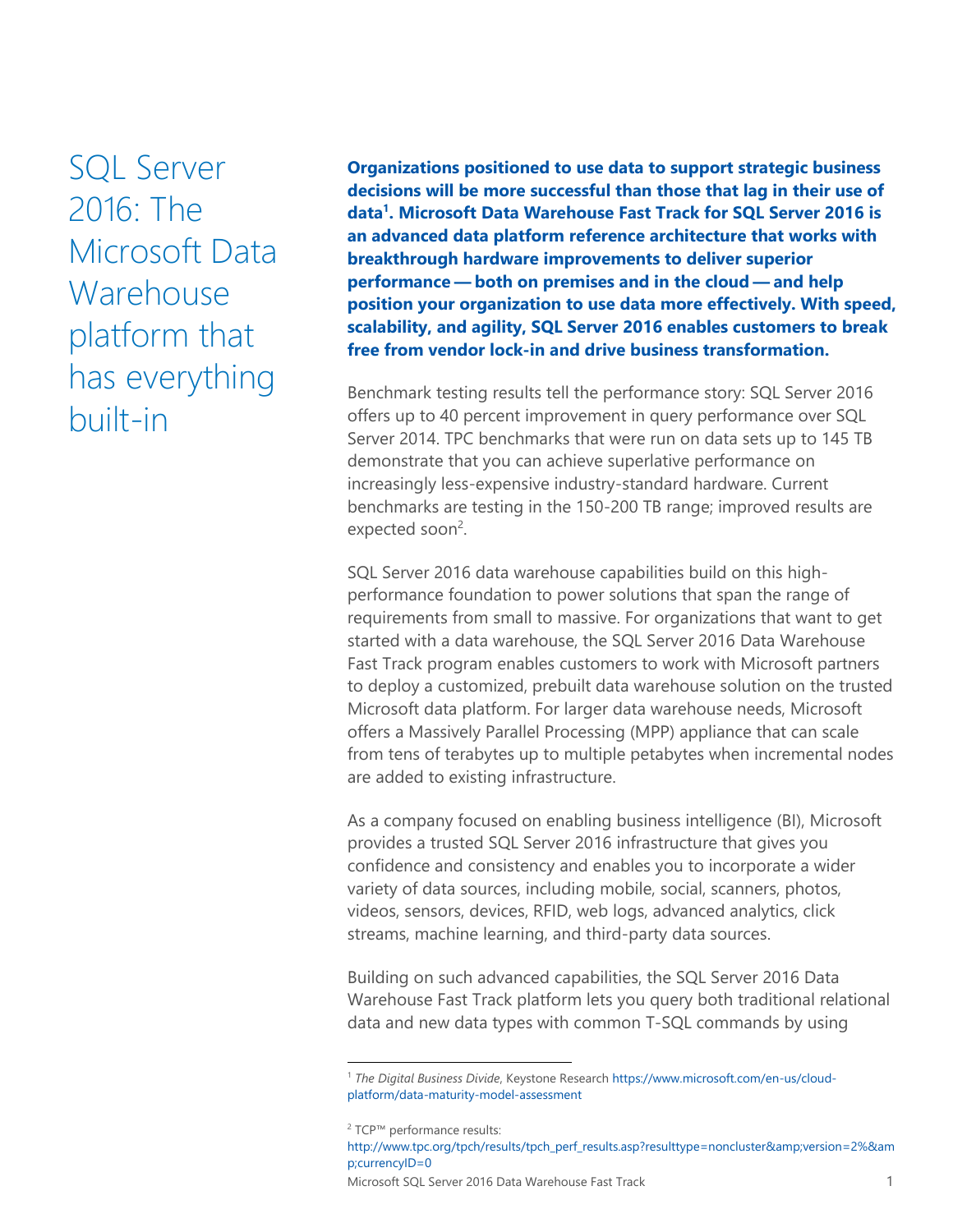PolyBase, from either on-premises or in the cloud. Queries that used to take hours can now be done in minutes or seconds with the use of inmemory processing. This means you can get results from queries in near real time, using streaming technologies. In addition, with changetracking functionality, you can identify configuration changes in your environment to help pinpoint operational issues.

The following pages will help explain how a combination of the new SQL Server 2016 capabilities, inexpensive hardware, the Data Warehouse Fast Track Reference Architecture, and your preferred Microsoft partner can help you deploy a modern data warehouse solution that enables you to use data to benefit your organization. The first section covers SQL Server 2016 enhancements. Then, within this context, the following sections examine the Data Warehouse Fast Track program and Reference Architecture in detail.

## <span id="page-3-0"></span>SQL Server 2016: More than just a database

Building on the innovations introduced in SQL Server 2014, the latest version of SQL Server delivers a platform with everything built in: Organizations can develop mission-critical applications for online transaction processing (OLTP), with breakthrough scalability, in-memory performance, and high validity. Customers can protect data at rest and in motion with new Always Encrypted functionality. (See Table 1 for a brief overview of the most significant security advances). For additional information on each of these enhanced security/privacy technologies, refer to [Appendix A: Most Secure SQL Server Ever.](#page-13-0)

| <b>SQL Server 2016: Most Secure Server Ever</b> |                                                                                                                                                                                                                                                                                                                                       |  |  |  |
|-------------------------------------------------|---------------------------------------------------------------------------------------------------------------------------------------------------------------------------------------------------------------------------------------------------------------------------------------------------------------------------------------|--|--|--|
| Always Encrypted                                | • Protects data at rest and in motion.<br>• Allows companies to meet privacy standards and achieve full<br>regulatory compliance.                                                                                                                                                                                                     |  |  |  |
| Dynamic Data<br>Masking                         | • Obfuscates data such as Social Security numbers, birthdays, and<br>account numbers on-the-fly with no changes needed to the<br>application layer.<br>• Allows companies to meet privacy standards and achieve regulatory<br>compliance.                                                                                             |  |  |  |
| Row-Level Security                              | • Limits access to data that is needed by a specific type of user (read-<br>only, read-write) on differing data sets.<br>Greatly simplifies data access restriction techniques with no changes<br>$\bullet$<br>needed to the application layer.<br>• Allows companies to meet privacy standards and achieve regulatory<br>compliance. |  |  |  |

*Table 1: SQL Server 2016 security features.*

In addition, users can transform data into actionable insights that can be delivered on any device — online or offline — at one-fifth the cost of other BI solutions. Organizations can use R Services to analyze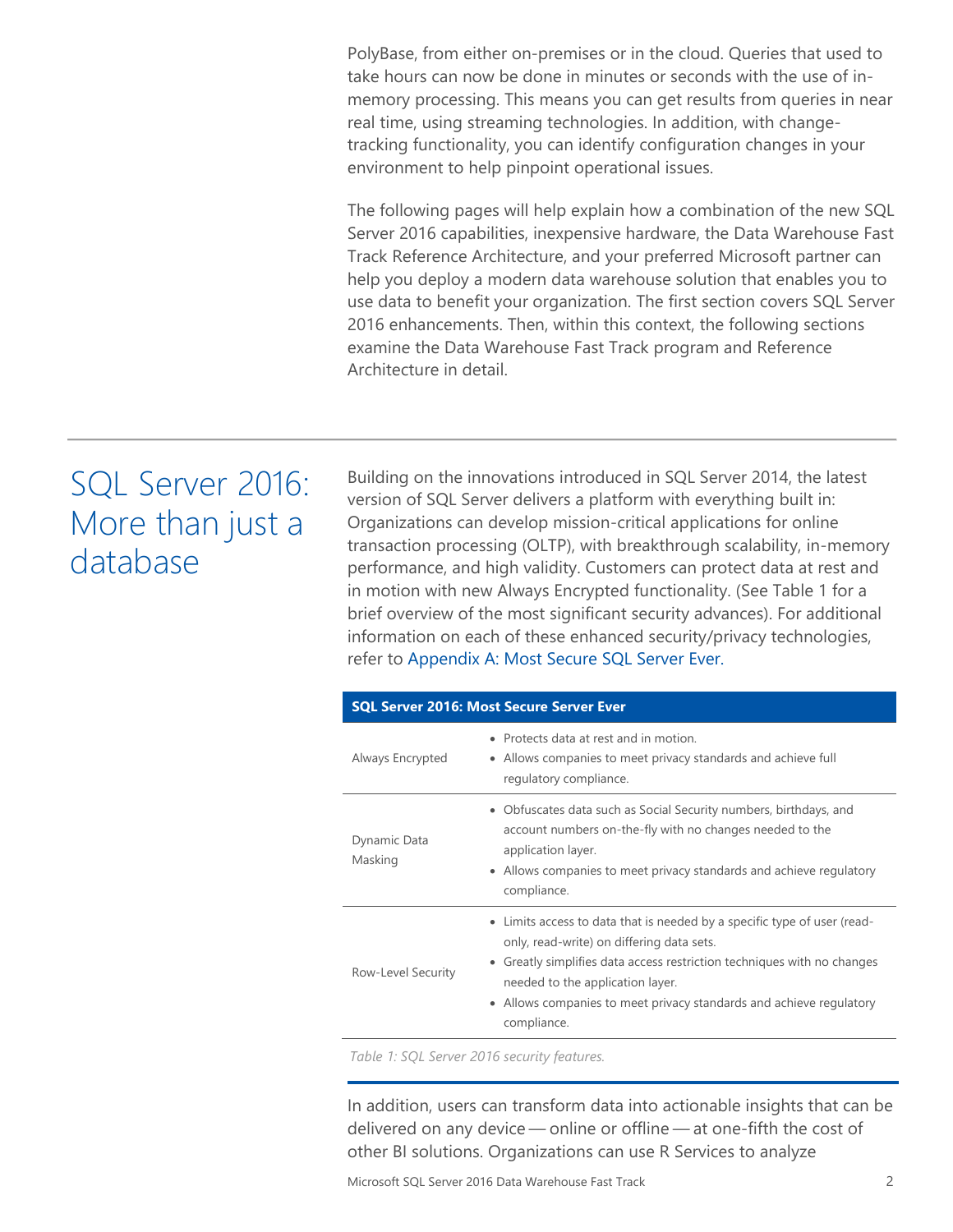operational data in real time and at scale, directly within a SQL Server database — without moving the data for analysis. Real-time Operational Analytics (also known in the industry as hybrid transaction and analytical processing, or HTAP) can now be used with in-memory columnstore technology for online transaction processing systems. [\(See Appendix B:](#page-15-0)  [Make Smarter Decisions Faster.](#page-15-0)) And as organizations take advantage of the cloud, whether data is in an on-premises datacenter, private cloud, or Microsoft Azure, the experience is consistent across server and database as a service (DBaaS).

Acknowledging the Microsoft vision and capabilities for SQL Server, Gartner Group positioned Microsoft in the coveted spot in the upper right quadrant of its "Magic Quadrant for Operational Database Management Systems", ID  $#$  G00271405<sup>3</sup>. SQL Server 2014 ranked at the top of the charts, both in completeness of vision and ability to execute (see Figure 1). For details on features and enhancements in SQL Server 2016 that deliver breakthrough performance, advanced security, and rich integrated reporting and analytics, [see the SQL Server 2016 site](https://www.microsoft.com/en-us/cloud-platform/sql-server)<sup>4</sup>.





<sup>3</sup> [Gartner "Magic Quadrant for Operational Database Manage](http://www.gartner.com/technology/reprints.do?id=1-2PMFPEN&ct=151013&st=sb)ment Systems," by Donald Feinberg, Merv Adrian, Nick Heudecker, Adam M. Ronthal, Terilyn Palanca, October 12, 2015. The above quadrant graphic was published by Gartner, Inc. as part of a larger research document and should be evaluated in the context of the entire document. Gartner does not endorse any vendor, product, or service depicted in its research publications, and does not advise technology users to select only those vendors with the highest ratings or other designation. Gartner research publications consist of the opinions of Gartner's research organization and should not be construed as statements of fact. Gartner disclaims all warranties, expressed or implied, with respect to this research, including any warranties of merchantability or fitness for a particular purpose.

Microsoft SQL Server 2016 Data Warehouse Fast Track 3 <sup>4</sup> <https://www.microsoft.com/en-us/cloud-platform/sql-server>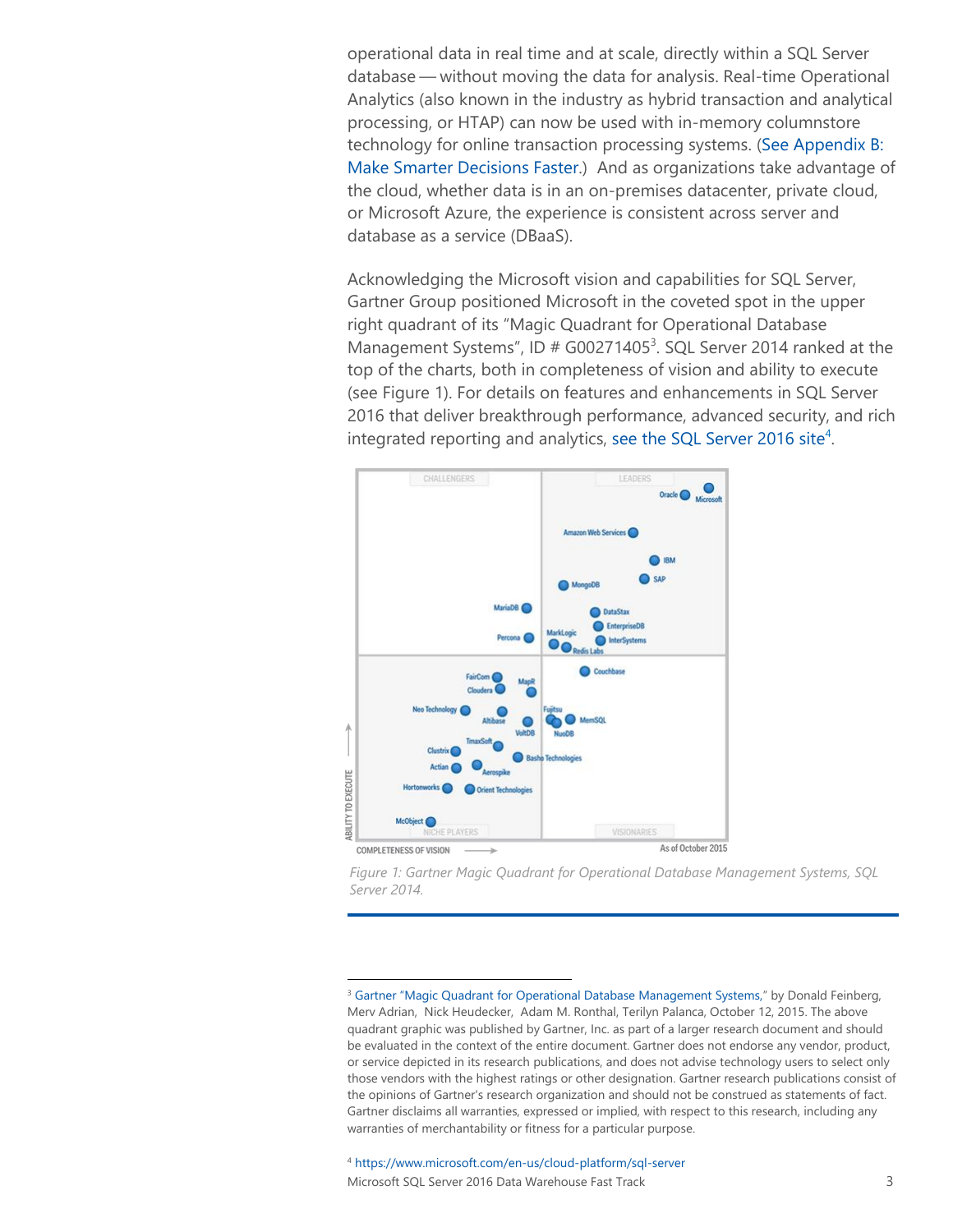# <span id="page-5-0"></span>The Microsoft Big Data and Data Warehousing Portfolio

The innovations and strengths built into SQL Server 2016 provide context for a discussion of the Microsoft data warehousing portfolio. SQL Server 2016 is a highly secure mission-critical database that comes with everything built in — including data warehouse functionality. For customers focused on a data warehousing workload, Microsoft provides options to help achieve the size and type of data warehouse for their particular needs, as shown in Figure 2.



*Figure 2: The Microsoft data warehouse portfolio.*

Microsoft options for data warehouse workloads include:

- **On-premises Fast Track:** The Data Warehouse Fast Track program, built on a Symmetric Multiprocessing (SMP) Reference Architecture, is an on-premises solution for a data warehouse with up to 145+ TB compute capability and 1.2 PB of storage capability. Customers can work with Microsoft partners to select the Microsoft-certified solution for their needs.
- **Cloud-based Fast Track:** SQL Server 2016 Fast Track for Azure VMs is a hosted cloud solution built on a SMP reference architecture. Azure offers varying VM capacities, from A0 (1 core, 1 GB mem, 100 GB) to G5 (32 cores, 448 GB mem, 64 TB). At the time of publication, the largest VM (the GS5: 32 cores, 448 GB mem, 64 TB storage, 4.2 TB local cache) [has been certified for Fast Track.](https://azure.microsoft.com/en-us/blog/sql-server-2016-fastrack-certification/)
- The Analytics Platform System is an on-premises MPP appliance for larger data warehouses that delivers linear scalability to 6+ PB.
- Azure SQL Data Warehouse is a hosted cloud MPP solution for larger data warehouses. It can quickly grow or shrink storage and compute as needed. Compute and storage are separated, resulting in predictable and scalable performance.

All variants of the SQL 2016 data warehouse can integrate with nonrelational data, such as that stored in Hadoop, by means of queries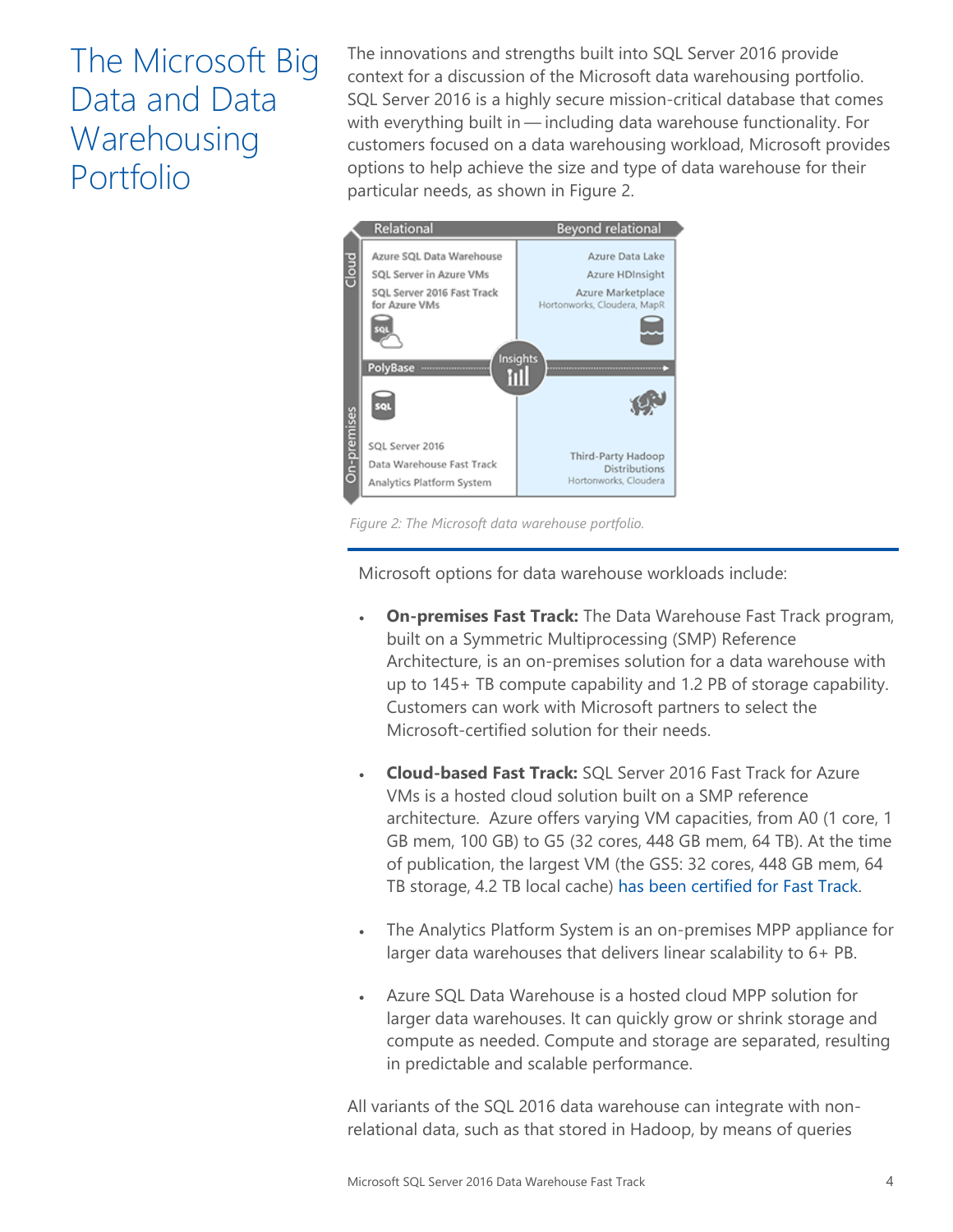written in Transact-SQL (T-SQL) and using the PolyBase "bridge" to translate to non-SQL Server repositories.

Both the on-premises Data Warehouse Fast Track program and the Analytics Platform System appliance have the ability to stretch to the cloud by extending to SQL Server implemented in Azure virtual machines (VMs) or by using Azure SQL Data Warehouse, respectively.

# <span id="page-6-0"></span>Options for On-premises Solutions

With SQL Server 2016, Microsoft offers data warehouse solutions that extend from terabytes to petabytes; but balancing flexibility and choice isn't always straightforward. Microsoft has worked hard to package data warehousing solutions that let customers determine the best and most cost-effective option for their situation and to reduce the time to a working solution, while reining in costs. Figure 3 illustrates the options and their relative cost implications.



*Figure 3: Cost and time-to-solution comparisons between home-grown, Data Warehouse Fast Track, and the APS appliance. Above estimates are based on Microsoft internal research; actual cost and time to solution will vary, depending on hardware configuration and volume of data in storage.*

For smaller (up to 150 TB compute capability and 1.2 PB storage capability) data warehouses, the SMP data warehouse is the most commonly used architecture. These systems are characterized by a single instance of a relational database management system (DBMS) sharing all resources (CPU/Memory/Disk – i.e., "shared everything"). This is most easily achieved with the help of the Microsoft Data Warehouse Fast Track program and its Reference Architecture.

Companies with extensive time and resources can use the Fast Track Reference Architecture to build their own homegrown data warehouse solution (assembly is definitely required). Figure 3 illustrates the cost and time requirements. For a speedier, proven solution requiring fewer resources and less time, however, organizations can work with a certified Microsoft partner (no assembly required). Contracting with a partner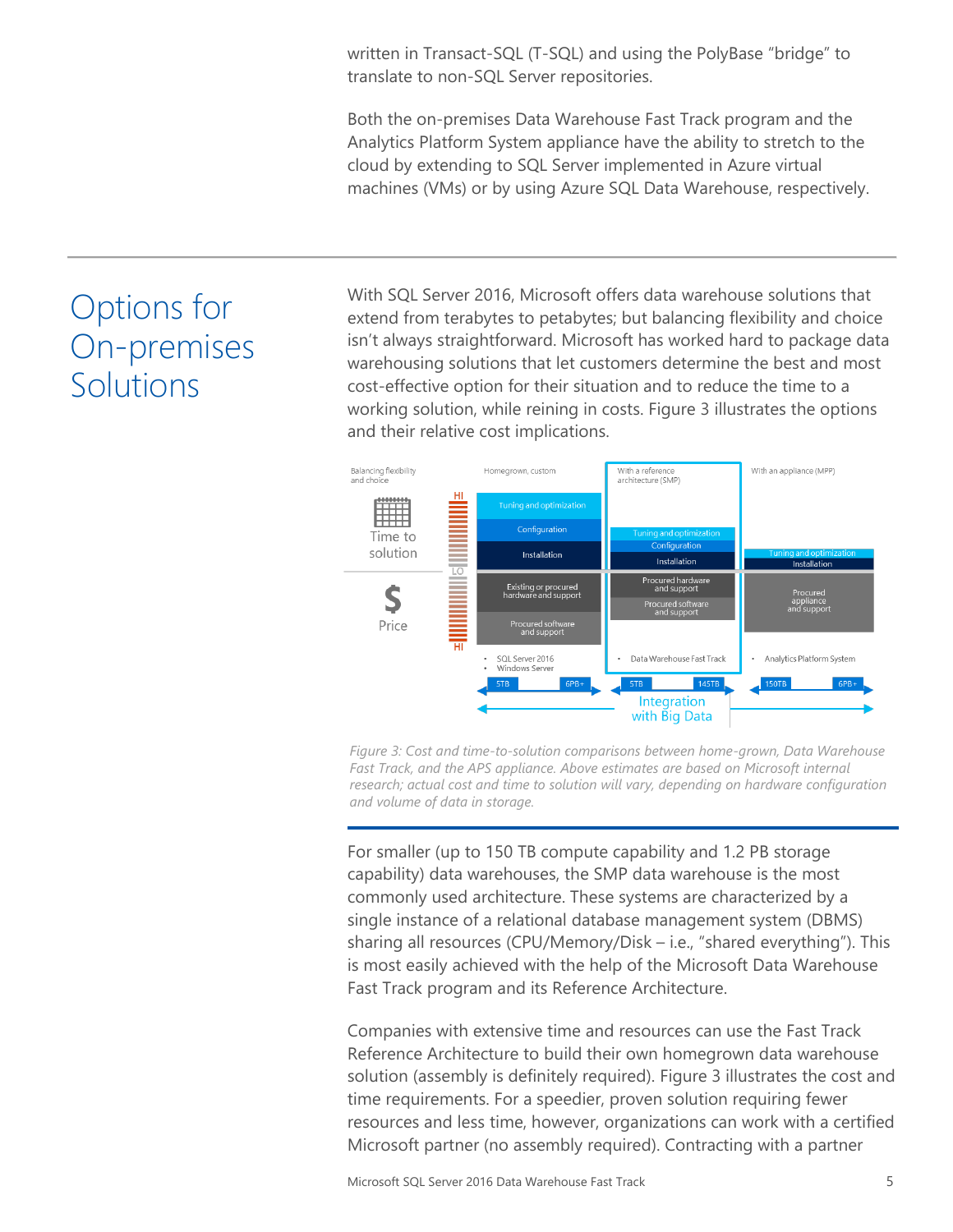ensures that specific size and use requirements are met without exceeding necessary capacities. While hardware continues to drop in price, there's no need to overspend.

In addition to correctly sizing the hardware and processing capabilities, the Data Warehouse Fast Track option, deployed in conjunction with a Microsoft partner, will eliminate the need for IT staff to have deep comprehension of the data warehouse file system layouts, and — since the Microsoft partner must be certified in order to offer Data Warehouse Fast Track services — customers can be confident that the physical implementation of the data warehouse complies with Data Warehouse Fast Track Reference Architecture guidelines. For more information on the resource changes or enhancements incorporated in the SQL Server 2016 Data Warehouse Fast Track options, refer to [Appendix C: Resource](#page-16-0)  [Changes for Data Warehouse Fast Track, SQL Server 2014 to 2016.](#page-16-0)

The third option, for data capacities of 6 PB or more, is the Microsoft Analytics Platform System. It offers the shortest time-to-value, with costs roughly comparable to the homegrown solution. While it's not impossible to roll-your-own MPP data warehouse, many organizations will prefer to start with a preconfigured appliance that has been customized to specific needs while reducing the risk, cost, and complexity of deploying a very large data warehouse. Expertise is required because within the MPP universe, queries are different, modeling is different, data structures are different, even partitioning of data is different from the comparable structures in an SMP environment. The Microsoft partners that offer MPP solutions have undergone grueling certification processes and will deliver a solution that outperforms its market rivals.

To fully realize the value of data, you need a complete platform that can manage both structured and unstructured data with security, consistency, and credibility. Data warehouse and big data solutions from Microsoft provide a trusted infrastructure that can handle all types of data and can scale from terabytes to petabytes while providing real-time business insights and fast performance.

## <span id="page-7-0"></span>Data Warehouse Fast Track Program

Recent years have seen a data explosion with accompanying challenges in data storage and information retrieval. Web sites are streaming data directly into corporate databases at a rate unthinkable just a few years ago. Databases are swelling to sizes unmanageable with currently technology. Extracting information from this massive amount of data is getting more complicated as the questions get more and more sophisticated. Organizations are missing opportunities and wasting effort. Microsoft has stepped up to the challenge by introducing the Data Warehouse Fast Track Reference Architecture, a set of guidelines that partners can use to help customers build medium-to-large data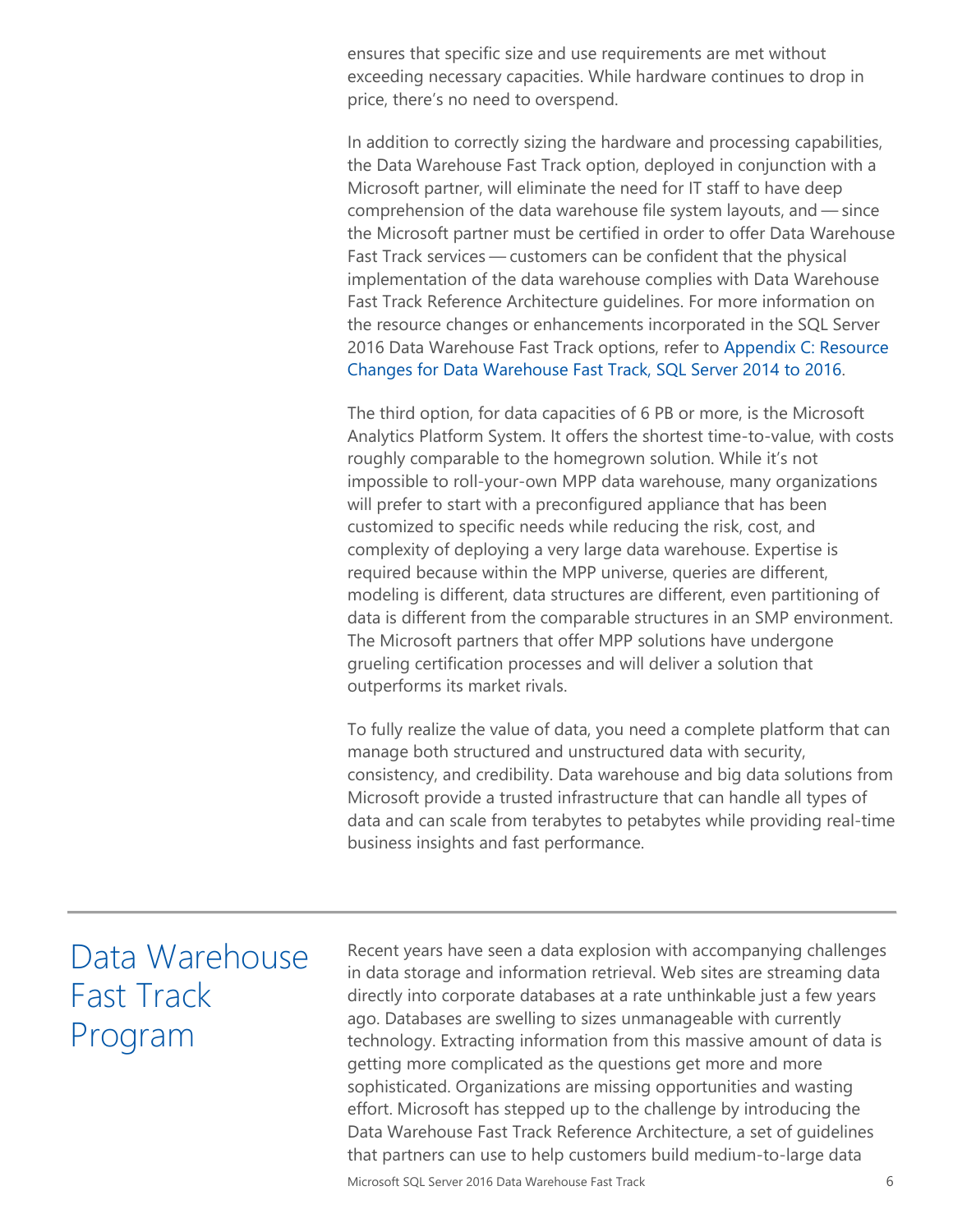warehouse solutions based on SQL Server 2016 Enterprise edition and well-tuned configurations from certified hardware vendors. Fast Track is an SMP data warehouse option that has a current on-premises data compute capacity range that seamlessly scales from 5 TB to 145 TB, with a data storage capacity that reaches past 1 PB. Microsoft is constantly pushing the capacity envelope, and the Data Warehouse Fast Track program is rapidly extending this range with the publication of new benchmarks.

This mature deployment, available from certified vendors, works best when matched to customer data and application requirements. Data can be stored as either a set of rows (the traditional database method) or it can be stored as a set of columns, using the enhanced clustered columnstore technology. The Fast Track program has many administrative, operational and programming capabilities and is a recommended best experience for the smaller enterprise data warehouse. Customers can upgrade from SMP, either on-premises or in the Azure cloud, to the massive multi-processor Analytics Platform System (formerly Parallel Data Warehouse) or Azure SQL Data Warehouse, respectively.

All versions of the Microsoft data warehouse offer in-memory capability; it's built into SQL Server. In-memory databases perform significantly faster than their disk-bound counterparts. The SQL Server 2016 enhanced 10:1 compression ratio, coupled with columnstore technology, boosts performance impressively over SQL Server 2014. Independent verification by Intel, documented in a white paper<sup>5</sup> demonstrates the vast scalability of a Data Warehouse Fast Track solution using newer hardware (CPUs, solid state devices — SSDs — and RAID controllers). Working with a 100 TB data set, a single Xeon® processor-based platform (4 sockets/72 cores) recorded significant gains (up to 30 percent) with SQL Server 2016 and Windows Server 2016.

# <span id="page-8-0"></span>Data Warehouse Fast Track Advantages

A Data Warehouse Fast Track solution is designed to deliver not only ease and speed of deployment and cost effectiveness, but also ensure that customers get the experience they prefer. Greater choice and better performance are two key attributes of Fast Track, as illustrated in Table 2, which follows.

<sup>5</sup> [http://www.intel.com/content/dam/www/public/us/en/documents/white-papers/microsoft-sql](http://www.intel.com/content/dam/www/public/us/en/documents/white-papers/microsoft-sql-database-analytics-paper.pdf)[database-analytics-paper.pdf](http://www.intel.com/content/dam/www/public/us/en/documents/white-papers/microsoft-sql-database-analytics-paper.pdf)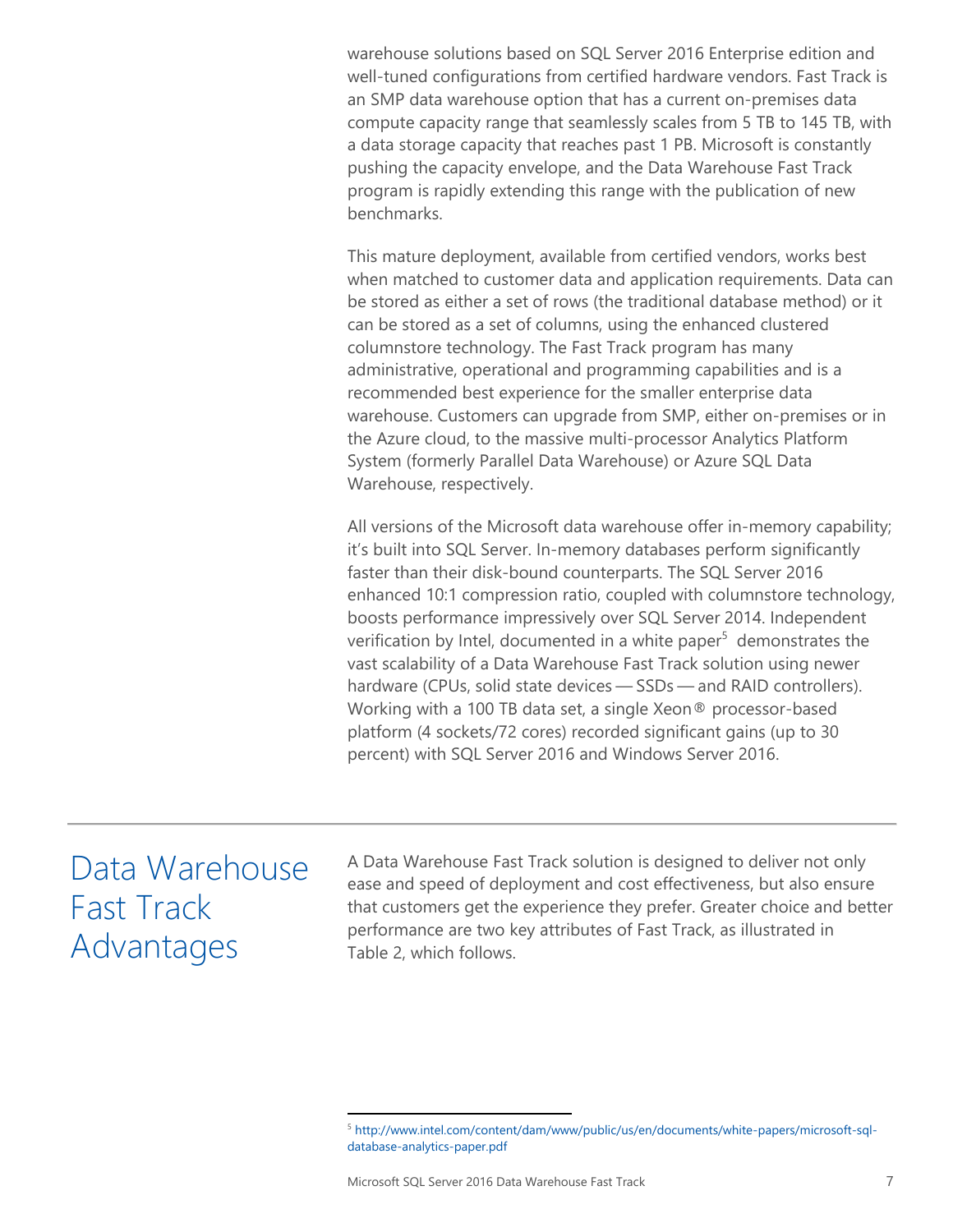| <b>MORE CHOICE</b>                                                                                               | <b>BETTER PERFORMANCE</b>                                                                                                                                                                                    |
|------------------------------------------------------------------------------------------------------------------|--------------------------------------------------------------------------------------------------------------------------------------------------------------------------------------------------------------|
| New configurations from major hardware<br>partners use the latest industry hardware and<br>software engineering. | Balanced capacity and performance, validated<br>with SOL Server 2016.                                                                                                                                        |
| Organizations can gain immediate value from<br>latest-generation servers and storage.                            | Scales well on emerging high-core technology.<br>SOL Server 2016 on a 4-socket box with<br>enhanced hardware shows 80 percent+ gain in<br>query performance over SQL Server 2014,<br>based on TPC benchmarks |
| Separate performance metrics for rowstore<br>and columnstore help in choosing a reference<br>platform.           | 70+ percent of the certifications (SQL Server<br>2014 and SQL Server 2016) offer storage<br>subsystems using solid state technology.                                                                         |

*Table 2: More choice, better performance with SQL Server 2016 as part of a Data Warehouse Fast Track solution*

Choice and performance are not the only advantages offered by a Fast Track solution. Additional benefits, include the following:

**Faster deployment:** The Fast Track program uses the core capabilities of the Windows Server operating system and SQL Server to deliver a balanced SMP data warehouse with optimized performance.

**Out-of-the-box offerings:** Data Warehouse Fast Track is designed for data warehousing. Rather than being a one-size-fits-all approach to database configuration, the Data Warehouse Fast Track approach is optimized specifically for a data warehouse workload.

**Reduced risk:** Predetermined balance across key system components minimizes the risk of overspending for CPU or storage resources that will never be realized at the application level.

**Predictable out-of-the-box performance:** Fast Track configurations are built to a capacity that already matches the capabilities of the SQL Server application for the selected system and target workload.

**Flexibility and choice:** Top industry hardware and software engineering are at the heart of the Fast Track solution. Choose from multiple partner configurations that are certified for Data Warehouse Fast Track use. Get the advanced capabilities of latest-generation servers and storage.

**Value:** Fast Track solutions are prebuilt, eliminating the necessity of having to research and test multiple hardware components. Cost per QphH (query per hour, a price/performance measure) drops significantly when Fast Track is deployed with columnstore and in-memory technologies. Organizations can gain immediate value from latestgeneration servers and storage provided with Fast Track solutions.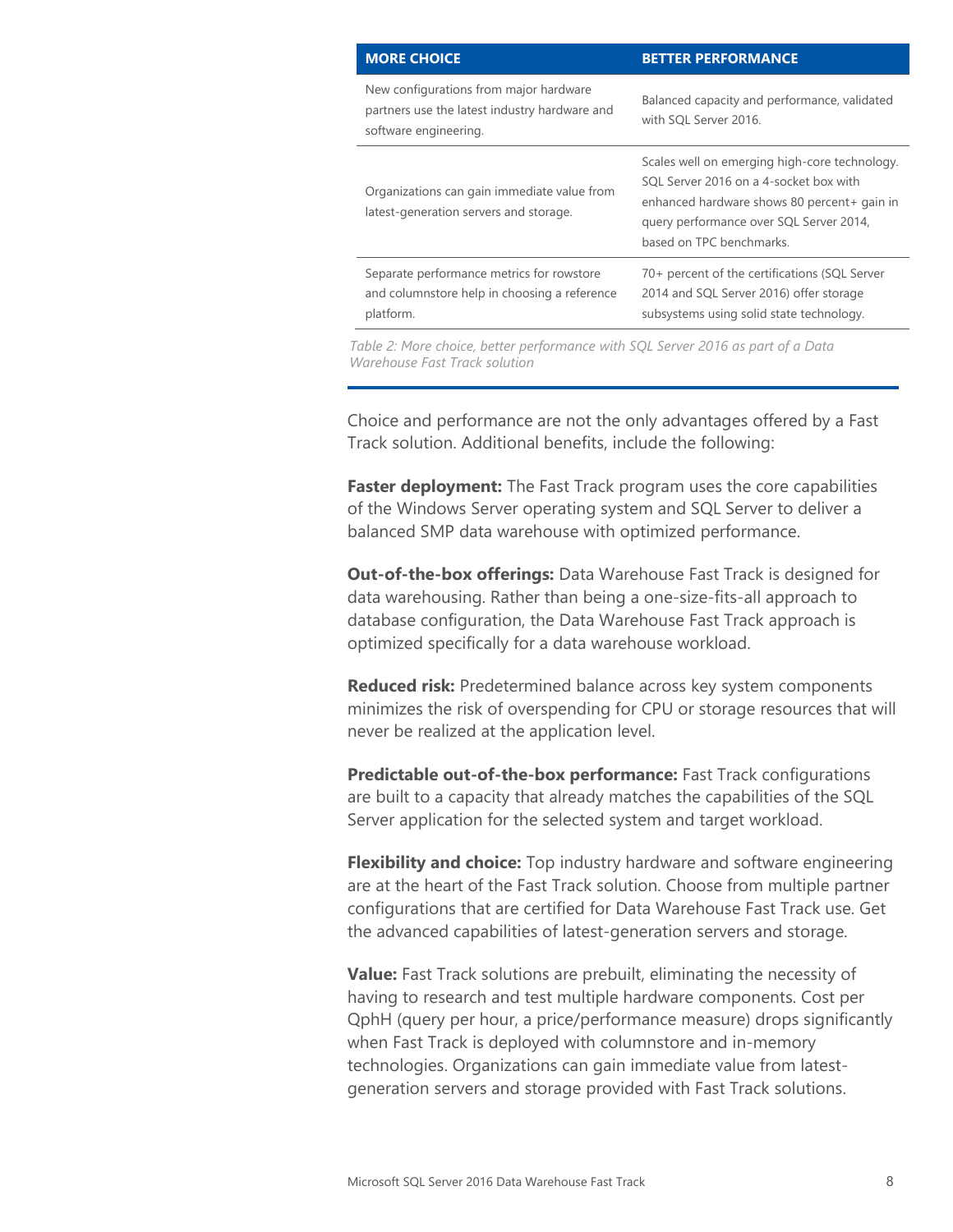# <span id="page-10-0"></span>Improved Hardware and Storage Options for SQL Server 2016

In accordance with Moore's Law<sup>6</sup>, CPUs today offer significantly more power than two years ago. The SQL Server 2016 software enhancements are designed to take advantage of this power. This means that SQL Server 2016 Fast Track implementations will benefit from this boost in processing power. Today, SQL Server 2016 — running on two CPU sockets that support 1.5x more cores than were supported in SQL Server 2014 — will perform twice as well as SQL Server 2014 Fast Track. The performance boost delivered by more cores per socket and the availability of more (and less-expensive) RAM to accommodate more inmemory operations, provides a more balanced configuration for SQL Server 2016 and the Fast Track Reference Architecture.

SSD prices continue to drop, and Microsoft recommends using SSDs as the primary storage for database data and TempDB files for SQL Server 2016. New and better compression technologies (compression ratios have been increased, from 3.5:1 to as high as 10:1) mean that columnstore technology used with SSDs should be the primary on-disk structure, enabling more data to fit on a drive and ensuring that more data can be retrieved during each physical IO.



*Figure 4: SQL Server 2016 Data Warehouse Fast Track performance, as compared to SQL Server 2014 Fast Track, both on-premises. The chart compares two TPC-H 10 TB results,*  each on a four-socket server, as of July 11, 2016. SQL Server 2016 running on more *powerful hardware showed tremendous performance improvement.*

Comparing an on-premises implementation of the SQL Server 2014 Fast Track Reference Architecture to an on-premises implementation of the SQL Server 2016 Fast Track Reference Architecture underscores the differences (and performance gains) between the two. Figure 4, which compares SQL Server 2014<sup>7</sup> to SQL Server 2016<sup>8</sup> performance, illustrates that SQL Server 2016, running on certified Fast Track hardware and

Microsoft SQL Server 2016 Data Warehouse Fast Track 9 <sup>8</sup> [http://www.tpc.org/3325](https://na01.safelinks.protection.outlook.com/?url=http%3A%2F%2Fwww.tpc.org%2F3325&data=01%7C01%7CJamie.Reding%40microsoft.com%7C63effc4b5ba745fab6c808d3f456769a%7C72f988bf86f141af91ab2d7cd011db47%7C1&sdata=iIAzmsU3AyYhwRR7dFb6jdy6ATOFa2uxH1U%2FjTRuYG0%3D&reserved=0)

<sup>6</sup> [https://en.wikipedia.org/wiki/Moore%27s\\_law](https://en.wikipedia.org/wiki/Moore%27s_law)

<sup>7</sup> [http://www.tpc.org/3314](https://na01.safelinks.protection.outlook.com/?url=http%3A%2F%2Fwww.tpc.org%2F3314&data=01%7C01%7CJamie.Reding%40microsoft.com%7C63effc4b5ba745fab6c808d3f456769a%7C72f988bf86f141af91ab2d7cd011db47%7C1&sdata=IVAX87nyLAFVN7uN1GTQfI4cOWyT%2FfwoVlh3%2FbKs%2FZI%3D&reserved=0)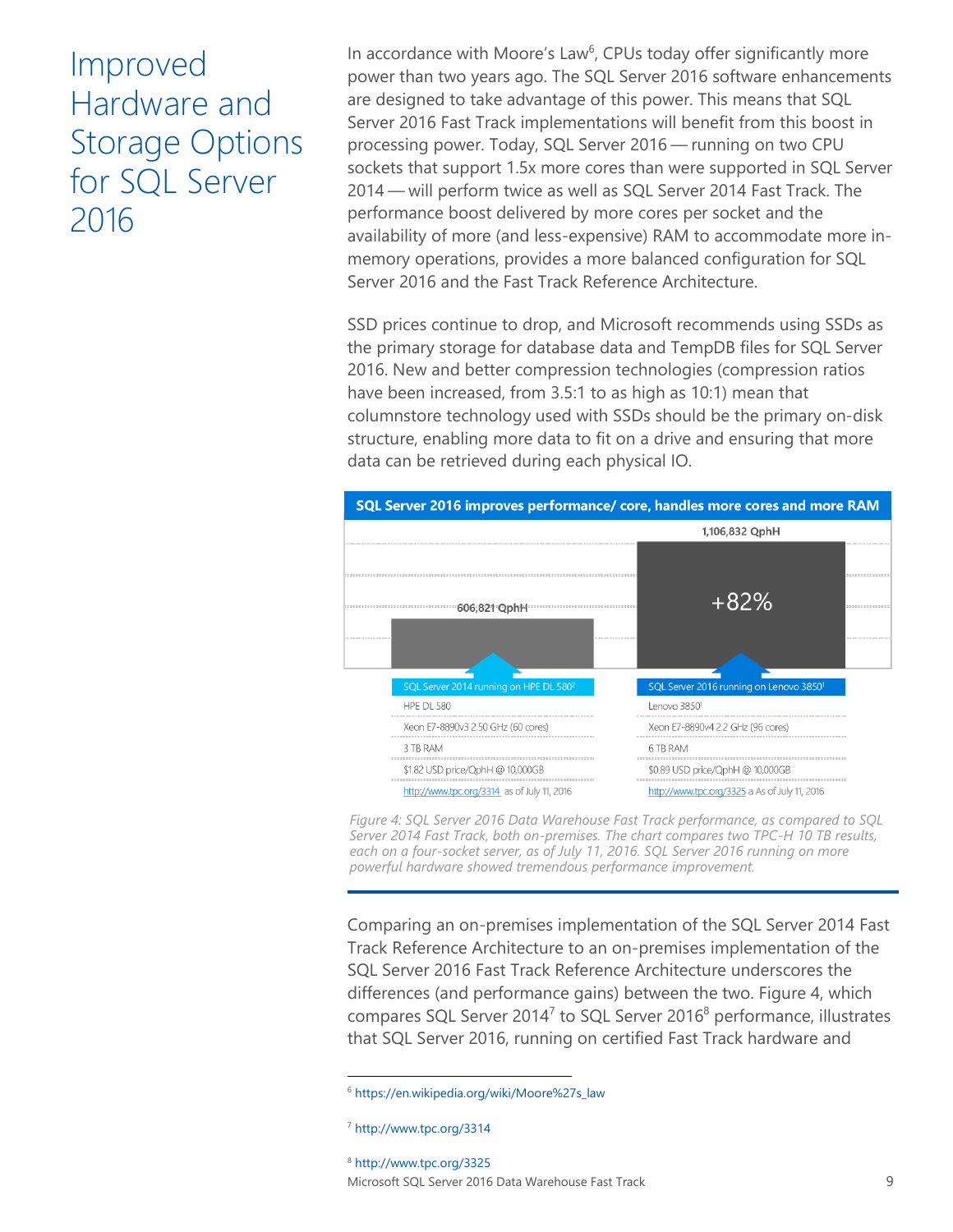software, beat the SQL Server 2014 record by more than a 2:1 margin. Both the Lenovo and HPE servers are 4-socket units; the Lenovo has more cores per socket — a benefit of the recent advancements in CPU engineering. Two amazing outcomes: SQL Server 2016 performance improved by 82 percent, and the QphH<sup>9</sup> (query-per-hour) price/ performance measure dropped by more than half, from \$1.82 to \$0.89 USD.

For a more detailed drill-down of hardware performance enhancements and how SQL Server 2016 takes advantage of these enhancements for greater performance, refer to [Appendix D, "Accelerating L](#page-16-1)arge-scale [Business Analytics Using a 100TB Dataset Powered by the Intel® Xeon®](#page-16-1)  [Processor E7 Family and Microsoft® SQL Server 2016,](#page-16-1)" which includes a link to a research paper from Intel.

## In-memory **Performance** Improvements

<span id="page-11-0"></span>The SQL Server 2016 Data Warehouse Fast Track program not only takes advantage of the latest hardware advances, it also employs the latest in software innovations, such as columnstore technology — SQL Server database indices created from columns of data rather than from rows of data — and enhanced data compression.

Columnstore indices offer great advantages over traditional row stores for analytics and data warehousing queries. Columnstore is ideally suited for star schemas and for tables with billions of rows. The 10x compression created by columnstore indices results in space and cost savings, significant performance increases due to dramatically reduced IO requirements, and faster performance, as SQL Server 2016 need only scan the specific columns required by each query. Columnstore indices also require less RAM to hold data in memory, resulting in additional performance boosts. In addition, SQL Server 2016 has the capability to add (B-Tree) indices to columnstore-based tables; this enables efficient single-row lookups.

In brief, in-memory columnstore offers the following benefits:

- Massive compression, as a result of storing data in columnar format.
- Next-generation performance with ability to load data into or out of memory.
- Efficient single-row lookup with columnstore support for additional (B-Tree) indices.

 $\overline{a}$ 

<sup>9</sup> [http://www.dba-oracle.com/t\\_tpc\\_benchmarks.htm](http://www.dba-oracle.com/t_tpc_benchmarks.htm)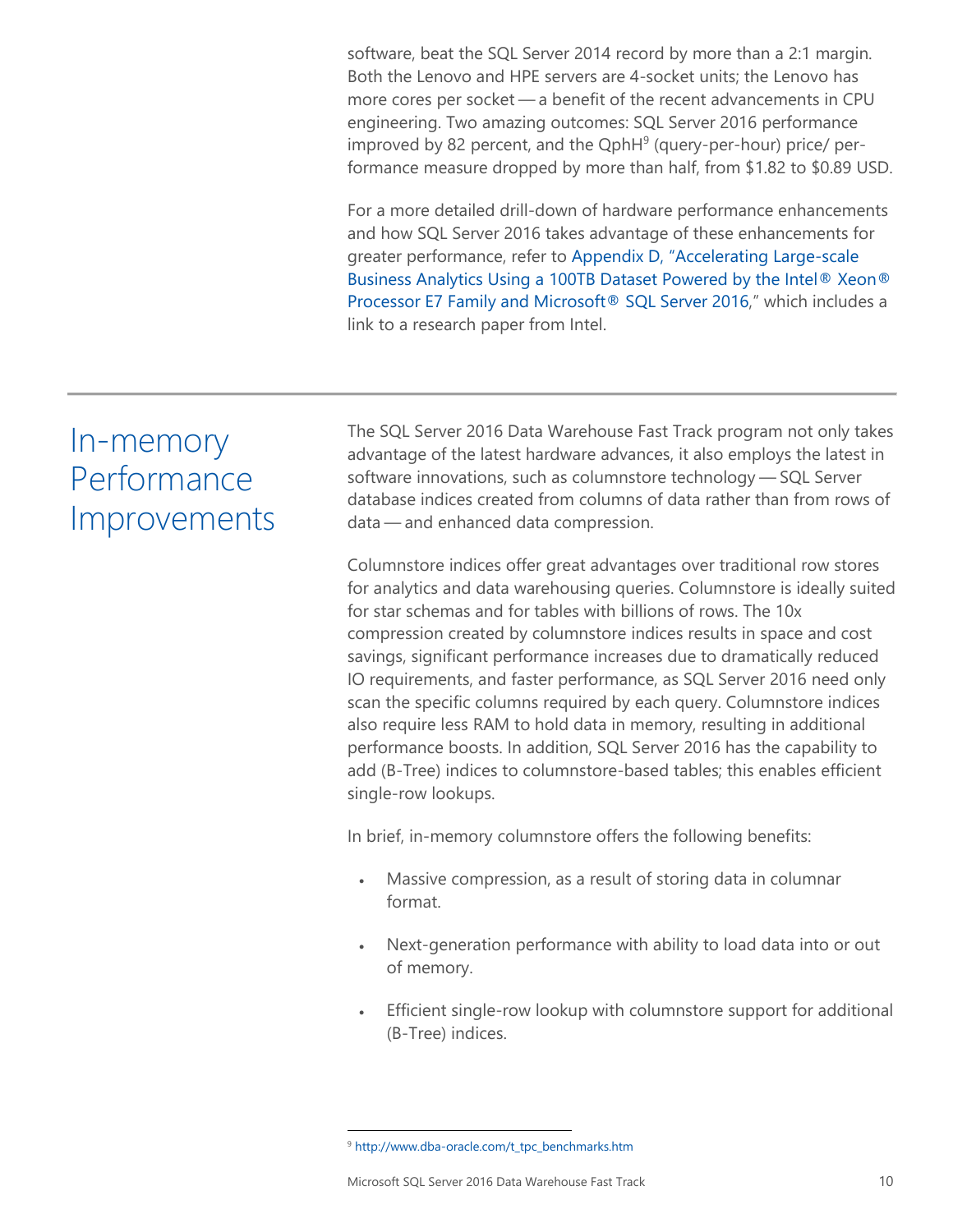Real-time results since indexes are updateable and clustered for real-time trickle loading.

For a deeper look into enhancements and improvements to columnstore technology in SQL Server 2016, see Appen[dix E: What's New About SQL](#page-17-0)  [Server 2016 Columnstore Technology?](#page-17-0)

# <span id="page-12-0"></span>Fast Track Evaluation Process

Working with Microsoft partners, customers can evaluate the Data Warehouse Fast Track Reference Architecture to find the best fit for their specific circumstances, based on existing partner relationships and multiple hardware configuration options. Participating partners undergo an extensive certification process to participate in the Data Warehouse Fast Track program. As a result, customers can be confident that the solution will offer the performance and quality they need.

The main high-level process for evaluating Data Warehouse Fast Track options with vendors generally follows these steps $10$ :

- 1. Select the certified reference architecture that suits your needs.
- 2. Test a sample workload on the selected configuration.
- 3. Validate the scenario.
- 4. Fine tune for performance.
- 5. Make the final decision to go or no-go.

While in-depth evaluation obviously requires greater effort than these steps imply, working with Fast Track Partners makes it much easier to select a data warehouse solution compared to trying to figure out everything unassisted. Customers can evaluate more than 30 Fast Track Reference Architectures to find the best fit for their specific circumstances. Knowing that participating partners must pass an extensive certification process to qualify for the Data Warehouse Fast Track program gives customers the certainty that the solution they choose will give them the performance and quality they need and will help them get to an in-place solution fast.

Find out more about Microsoft's Data Warehouse Fast Track program, at [https://www.microsoft.com/en-us/cloud-platform/data-warehouse-fast](https://www.microsoft.com/en-us/cloud-platform/data-warehouse-fast-track)[track](https://www.microsoft.com/en-us/cloud-platform/data-warehouse-fast-track)

<sup>10</sup> <https://www.microsoft.com/en-us/cloud-platform/data-warehouse-fast-track>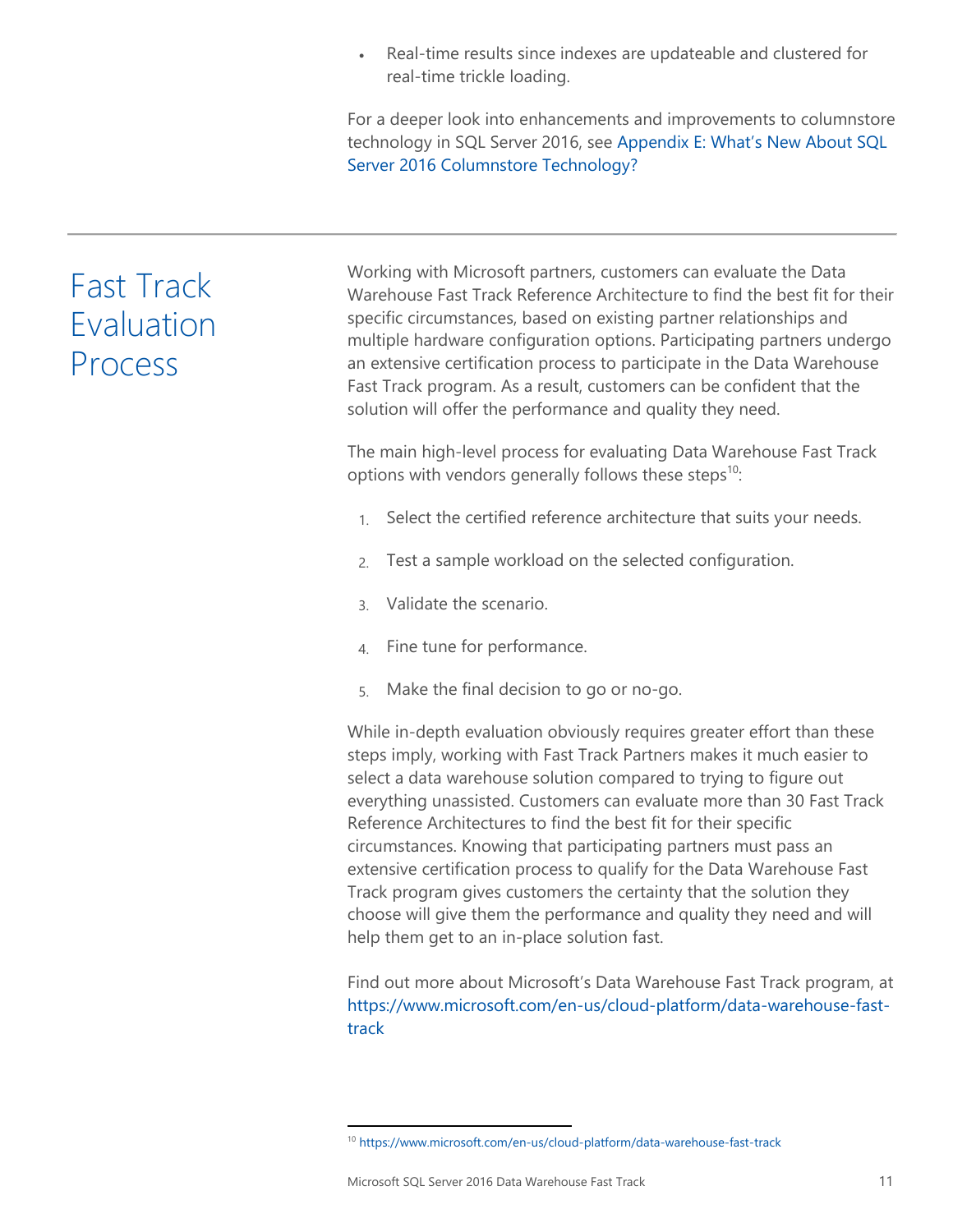<span id="page-13-0"></span>Appendix A: SQL Server 2016, Most Secure Server Ever

| Always                                                                                                                                            | Dynamic Data                                                                                                                     | Row-Level                                                                                                                                                                                                                              |
|---------------------------------------------------------------------------------------------------------------------------------------------------|----------------------------------------------------------------------------------------------------------------------------------|----------------------------------------------------------------------------------------------------------------------------------------------------------------------------------------------------------------------------------------|
| $\bullet$                                                                                                                                         | $\Box$                                                                                                                           | ð                                                                                                                                                                                                                                      |
| Encrypted                                                                                                                                         | Masking                                                                                                                          | Security                                                                                                                                                                                                                               |
| Supports regulatory                                                                                                                               | Supports privacy                                                                                                                 | Supports privacy                                                                                                                                                                                                                       |
| compliance.                                                                                                                                       | standards and                                                                                                                    | standards and regulatory                                                                                                                                                                                                               |
| Sensitive data is encrypted                                                                                                                       | regulatory compliance.                                                                                                           | compliance.                                                                                                                                                                                                                            |
| in the database at all times.<br>Encryption-decryption done<br>transparently within the<br>client driver.<br>Basic equality<br>queries supported. | Sensitive data can be masked<br>from non-privileged users.<br>Data masked on-the-fly;<br>completely application-<br>transparent. | Control read/write to specific<br>rows of data based on flexible<br>access criteria.<br>Access logic stored within<br>database; minimize "data<br>leakage."<br>Works transparently at<br>query time; no application<br>changes needed. |

Privacy and security features have been enhanced in Microsoft® SQL Server 2016. Built into the engine are the following features:

## **Always Encrypted**

Protecting data at rest and in motion has been a challenge. In the past, data could be encrypted or decrypted in one of two places:

- 1. In the database but that means the DBA team had access to the plaintext.
- 2. In the application in which case the developers would be deploying their own type of encryption code.

Both scenarios gave security professionals nightmares.

SQL Server 2016 addresses this concern with Always Encrypted, which ensures that

- 1. Sensitive data is encrypted in the database at all times.
- 2. Encryption and decryption are done transparently within the client driver (ADO.NET, JDBC, ODBC — some small application changes will be necessary)
- 3. Basic equality queries (JOIN, GROUP BY, DISTINCT, equality searches) are supported on encrypted data (more complex queries will require decryption prior to query execution).

Some limitations and restrictions still apply (i.e., replication may require decryption, under certain circumstances; range queries will need the data decrypted in order to run; in order to show analytics and some reports on-screen, apps will have to decrypt the data first), but SQL Server 2016 Always Encrypted allows companies to meet privacy standards and achieve full regulatory compliance.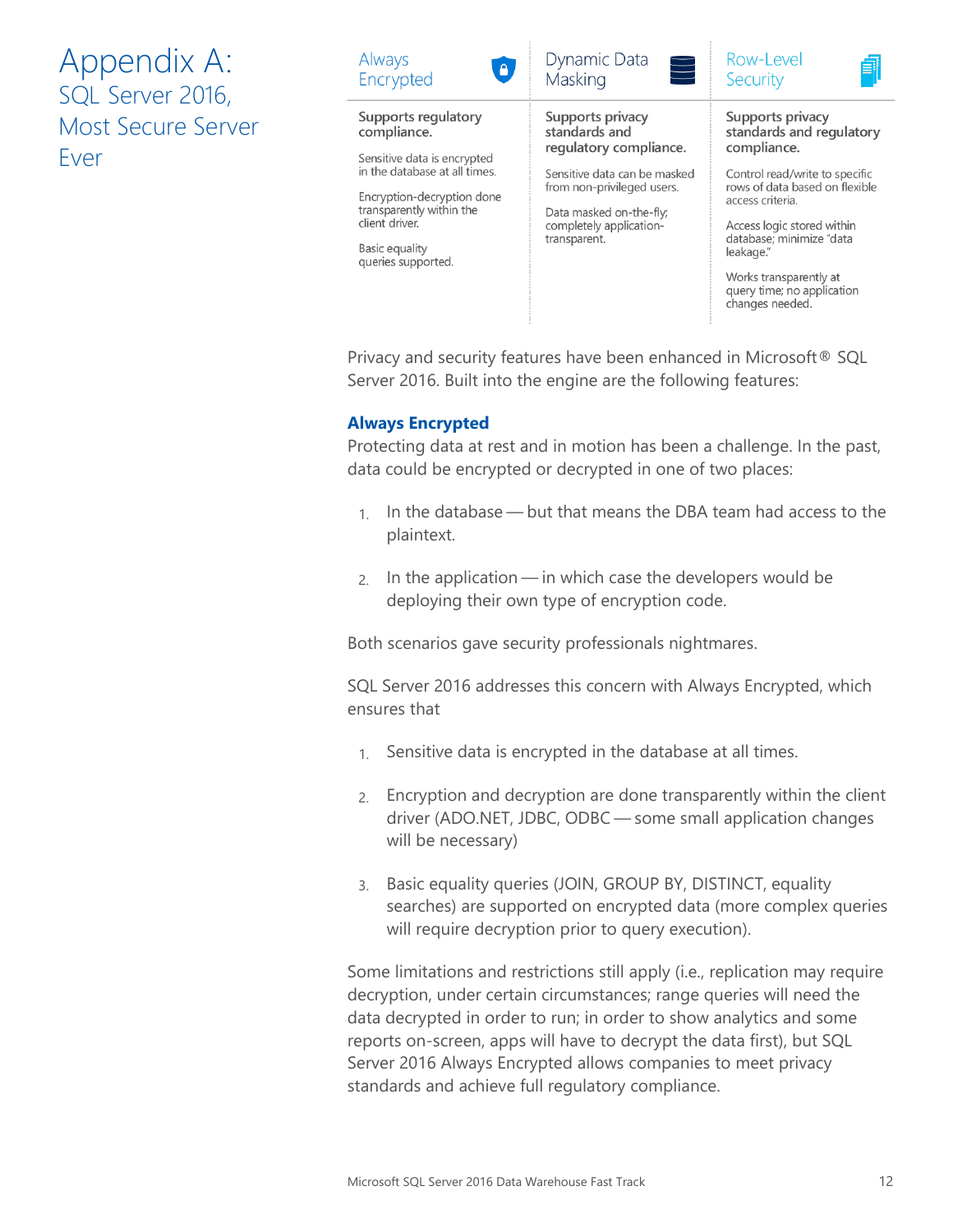## **Dynamic Data Masking**

Obfuscation of specific bits of data (SSNs, birthdays, account numbers, etc.) has always been a challenge, but SQL Server 2016 has risen to this challenge with Dynamic Data Masking technology. Companies that work with healthcare or financial data are very concerned about exposing sensitive and personally identifiable data, especially when restoring production databases into a development or quality assurance environment. The accepted solution prior to SQL Server 2016 was to scramble the data immediately following a restore. However, that added time and complexity to the restore process, often resulting in nonsensical data and making application development and QA that much more difficult.

SQL Server 2016 Dynamic Data Masking can hide sensitive data from non-privileged users by employing built-in or custom masking rules. Data can be masked on-the-fly while the underlying data remains untouched. The process is completely transparent to the application or query, no changes needed. SQL Server 2016 Dynamic Data Masking allows companies to meet privacy standards and achieve regulatory compliance.

## **Row-Level Security**

Not every user needs to have (or should have) access to all the data in the database. Previous solutions to this quandary involved enforcement at the application side, or creating views, triggers, or other database devices to prohibit users from accessing or updating data that they shouldn't be allowed to view or update, or both.

For SQL Server 2016, Microsoft moved the onerous task of limiting row access from the application or the DBA to the engine. All it takes is this straightforward 1-2-3 approach:

- 1. Create a security predicate function to do the security check.
- 2. Create a security policy on a table that points to your new security function.
- 3. Enforce that security policy based on whoever's logged in without changing queries.

Microsoft has given organizations a solution that controls reads and writes to the data, based on flexible access criteria (user identity, role/group memberships, connection data, time of day, etc.), and a solution that meets privacy standards and regulatory compliance. This solution works transparently (no application or query changes needed), and the logic is stored in one central repository — within the database, making maintenance of access policy consistent and easy. SQL Server 2016 Row-Level Security allows companies to meet privacy standards and achieve regulatory compliance.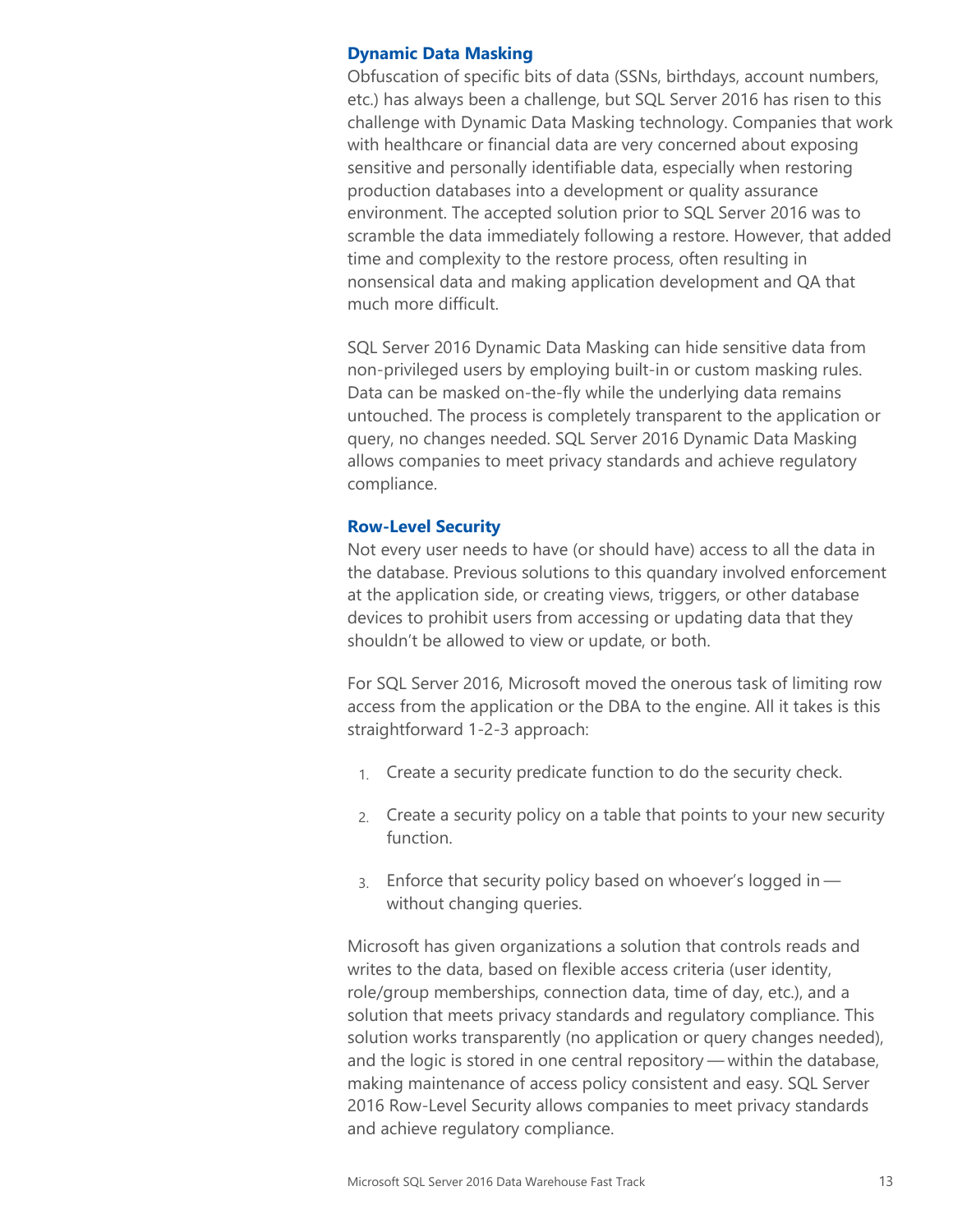## <span id="page-15-0"></span>Appendix B: Make Smarter Decisions Faster: Inmemory Built in

A key SQL Server innovation is in-memory processing capabilities. Microsoft introduces real-time Operational Analytics used with the inmemory columnstore technology for operational OLTP systems in SQL Server 2016. In the past, in order to get Operational Analytics, you had to extract data from the OLTP system, load it into a data warehouse, and use analysis tools that were connected to the data warehouse. The extract, transform, and load (ETL) was typically an overnight process, unless you had a scheme to trickle changes into the data warehouse but this latter process still took a few hours. So being able to easily get real-time or even near-real-time analytics for the operational database was extremely difficult.



To get to real-time in-memory operational analytics (HTAP) involves building a nonclustered columnstore index in memory on a traditional table of the OLTP database. This technology, introduced to the SQL Server 2016 OLTP environment, gives many customers the ability to efficiently do analytical queries directly on their operational data with no ETL lag or complexity and minimal impact on OLTP performance<sup>11</sup>.

For instance, let's say that you're a retail operation, and it's now 3:00 PM. You have a one-hour window in which to place your inventory reorder. That's not nearly enough time to offload today's sales transactions to the data warehouse and run the inventory reorder reports — at one time it was, but your company has grown so much that the window is now not long enough. So what do you do?

On your operational SQL Server instance, you do have headroom with both memory and CPU, so you create an in-memory nonclustered columnstore index on the sales table from the OLTP database. All you want to know is what inventory you sold today, and how much to reorder for tomorrow.

With SQL Server 2016, this merging of technologies allows you to extract fast-changing information, using analytical queries against the

<sup>11</sup> <https://channel9.msdn.com/Events/DataDriven/SQLServer2016/Real-Time-Operational-analytics>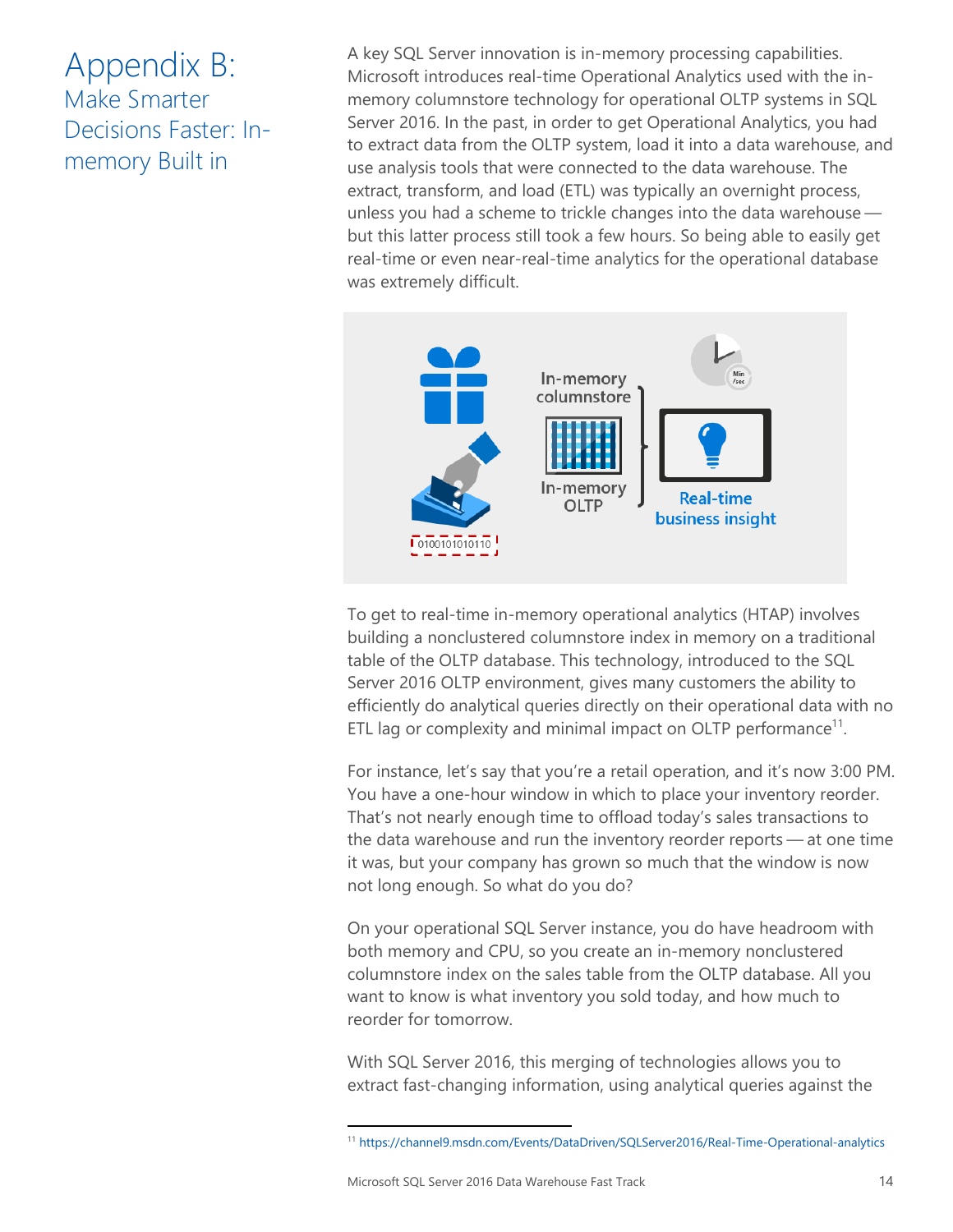transactional database, without having to port (using ETL) the OLTP data into a data warehouse and then run analytical queries against the data warehouse. Within a matter of minutes, you can extract real-time insight from your operational platform.

<span id="page-16-0"></span>Appendix C: Resource Changes for Data Warehouse Fast Track, SQL Server 2014 to 2016

#### **Minimum Transaction Log Space**

SQL Server 2014: 400 GB or 1.2% of rated capacity

### SQL Server 2016: 400 GB or 2% of rated capacity

**TempDB** size

**SQL Server** 2014: 25%-30%

**SQL Server** 2016: No change

### Minimum memory

### SQL Server 2014: 1/2/4/8 Sockets

#### 8/9/12/15 GB RAM per TB of rated capacity respectively

- Minimum 540 GB RAM for 2-socket 60 TB certification.
	- Minimum 720 GB RAM for 4-socket 60 TB certification.

### SQL Server 2016: 1/2/4/8 Sockets

### 10/12/15/18 GB RAM per TB of rated capacity respectively

- Minimum 720 GB RAM for 2-socket 60 TB certification.
- Minimum 900 GB RAM for 4-socket 60 TB certification.

The figure above illustrates the changing configuration requirements for upgrading from SQL Server 2014 to 2016 for on-premises data warehouse operations. These are reflected in the 2016 Fast Track Reference Architecture. The rationale for the increase: The new generation of processors has more cores per socket, and RAM costs are a smaller portion of the total system cost. Additional RAM provides a significant performance boost when the data can become fully resident in RAM.

## <span id="page-16-1"></span>Appendix D: Accelerating Largescale Business Analytics Using a 100TB Dataset Powered by the Intel® Xeon® Processor E7 Family and Microsoft SQL Server 2016

The white paper detailing the on-premises installation can be found at [http://www.intel.com/content/dam/www/public/us/en/documents/white](http://www.intel.com/content/dam/www/public/us/en/documents/white-papers/microsoft-sql-database-analytics-paper.pdf) [-papers/microsoft-sql-database-analytics-paper.pdf.](http://www.intel.com/content/dam/www/public/us/en/documents/white-papers/microsoft-sql-database-analytics-paper.pdf)

| <b>Performance Characteristics Of Concurrent Runs</b> |                 |                          |            |  |  |
|-------------------------------------------------------|-----------------|--------------------------|------------|--|--|
| Avg. CPU Utilization                                  | 84%             | Avg. Read Size           | 130KB      |  |  |
| Avg. Write Size                                       | 64KB            | Read/Write Ratio         | 3:2        |  |  |
| Avg. Read Bandwidth                                   | 4.4GB/s         | Avg. Write Bandwidth     | $1.3$ GB/s |  |  |
| Avg. I/O Bandwidth                                    | 5.6GB/s         | Peak I/O Bandwidth       | 15.3GB/s   |  |  |
| Avg. IOPS (Read + Write)                              | 55,740          | Peak IOPS (Read + Write) | 179,484    |  |  |
| Avg. I/O Latency                                      | 6 <sub>ms</sub> | Peak I/O Latency         | 23ms       |  |  |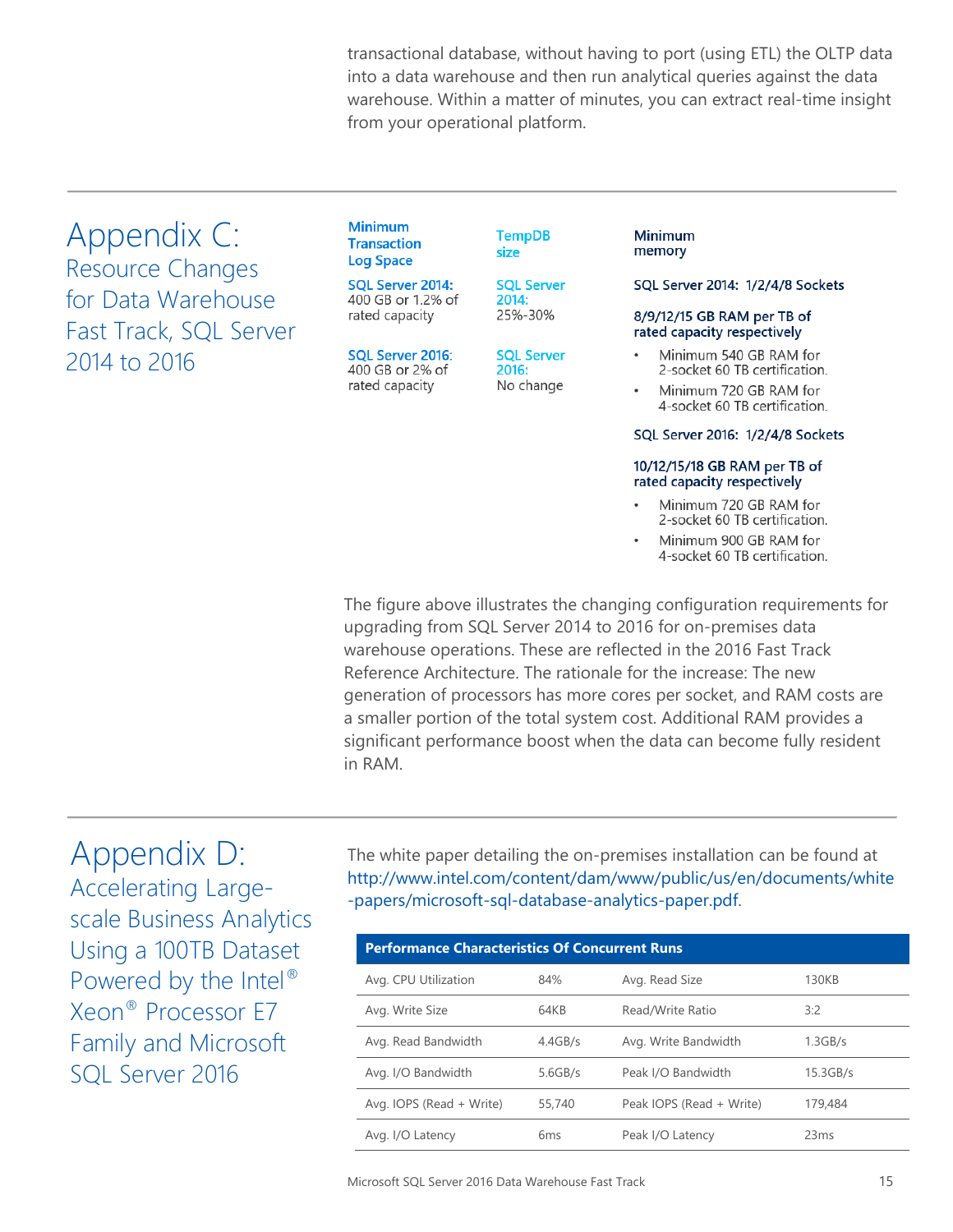## **Summary**

"In this paper, we presented our findings on running a large (100TB) data warehousing application using Microsoft® SQL Server 2016 on the Intel® Xeon® processor E7-8800 v3 and enterprise-class Intel® SSDs and RAID controllers. We demonstrated that it is possible to build and run a 100TB data warehouse on a symmetric multiprocessor (SMP) configuration using technology that is readily available today from Intel and Microsoft. Our system with four Intel® Xeon® processor E7-8800 v3 product family processors fuels the advanced business analytics capabilities of Microsoft® SQL Server 2016 to deliver stunning performance, processing 100TB worth of data to bring key business insights in a matter of minutes. SQL Server 2016, optimized for Intel® architecture, makes use of large system memory that can fit terabytes of data, eliminating costly I/O operations. Enterprise-level Intel® SSDs ensure fast data access, delivering performance as needed."

<span id="page-17-0"></span>Appendix E: What's New About SQL Server 2016 Columnstore Technology?



Microsoft SQL Server 2016 has made significant improvements in data warehousing columnstore technology. Columnstore indices (indices created from columns of data) offer great advantages over traditional row stores for analytics and data warehousing queries. Columnstore indices are ideally suited for the star schema and tables populated with billions of rows, which are common to data warehouses. Among the advantages for analytics are:

 **Up to 10X compression in data size:** Data warehouses are very large by nature, and the compression offered by columnstore index technologies offers both space and cost savings. Columnstore also significantly increases performance due to the dramatically reduced IO requirements, which happen as a result of 10:1 compression coupled with the ability to scan only the specific columns required by each query. This compression reduces the amount of memory required to hold a given number of rows from the source data warehouse, thus enabling more queries to run in memory, from start to finish.